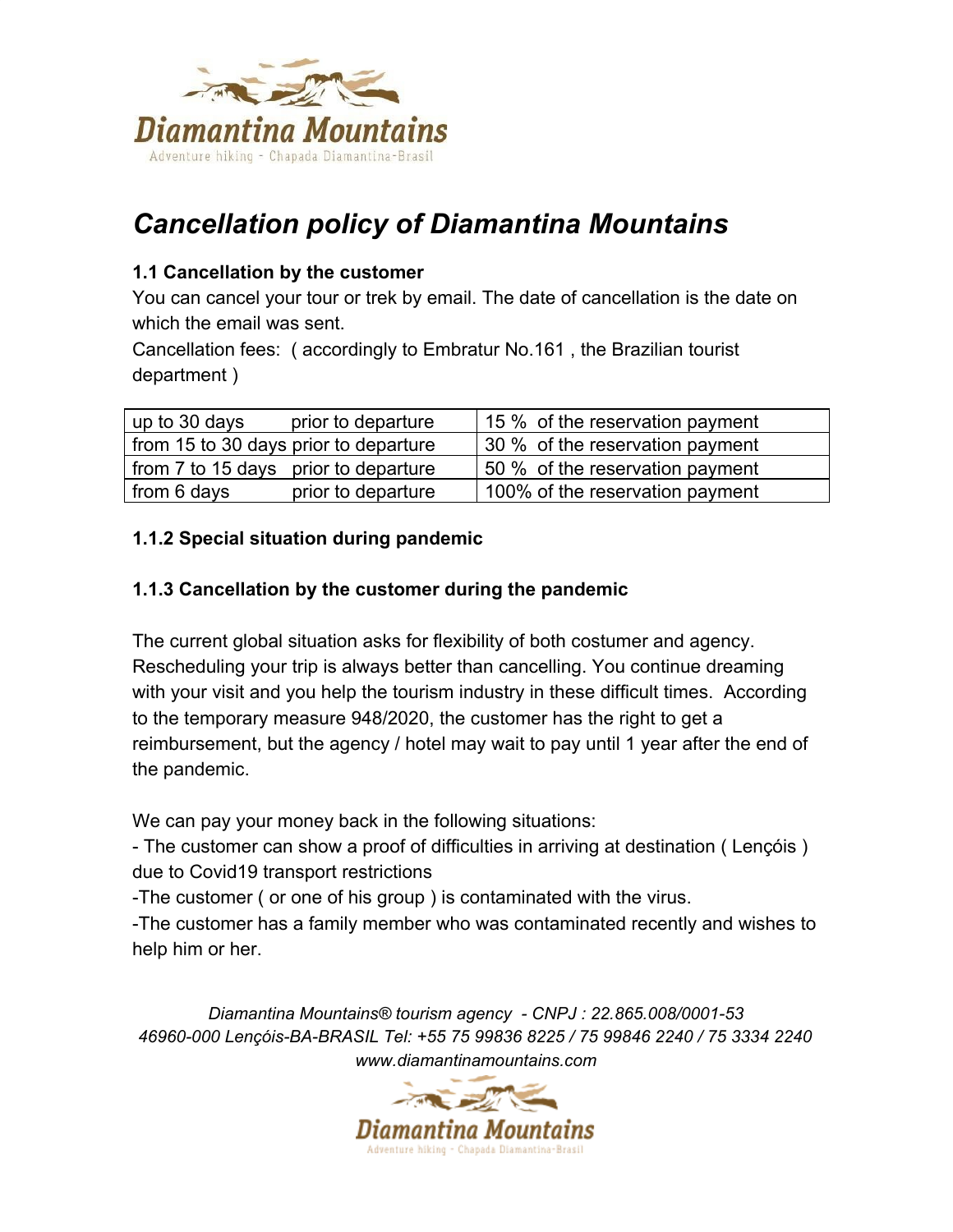

Diamantina Mountains will do everything in their possibilities to reschedule your trip without hassle. Our partners ( guides, drivers, accommodation ) will need to be flexible.

Diamantina Mountains can reimburse the amount of the reservation if there is really no other way of rescheduling the trip in 2021 or 2022, but can choose to stay with 10% of the deposit due to bank transactions costs.

## **1.2 Cancellation by Diamantina Mountains**

1.2.1 The activity may be changed or cancelled due to extreme weather or reasons beyond our control. In case of extreme weather other travel dates will be provided or an alternative itinerary will be discussed.

If you don't want to make use of this, *Diamantina Mountains* will transfer back the money which is paid.

1.2.2 *Diamantina Mountains* has the right to cancel the trip in extreme cases of mechanical failure, road conditions, natural forces, strikes , sickness of guides or any other major force situation. In case of cancellation by *Diamantina Mountains* for one of these reasons , you are entitled to a refund or remission of the amount you have paid.

## **1.2.3 Cancellation by Diamantina Mountains during the pandemic**

The current global situation asks for flexibility of both costumer and agency. *Diamantina Mountains* has the right to reschedule or cancel the trip in the following situations:

In packages with groups

- One of the travelers of the group can show proof of difficulties to arrive in Lençóis due to Covid19 restrictions

- One of the travelers of the group was infected by the virus

*Diamantina Mountains® tourism agency - CNPJ : 22.865.008/0001-53 46960-000 Lençóis-BA-BRASIL Tel: +55 75 99836 8225 / 75 99846 2240 / 75 3334 2240 www.diamantinamountains.com*